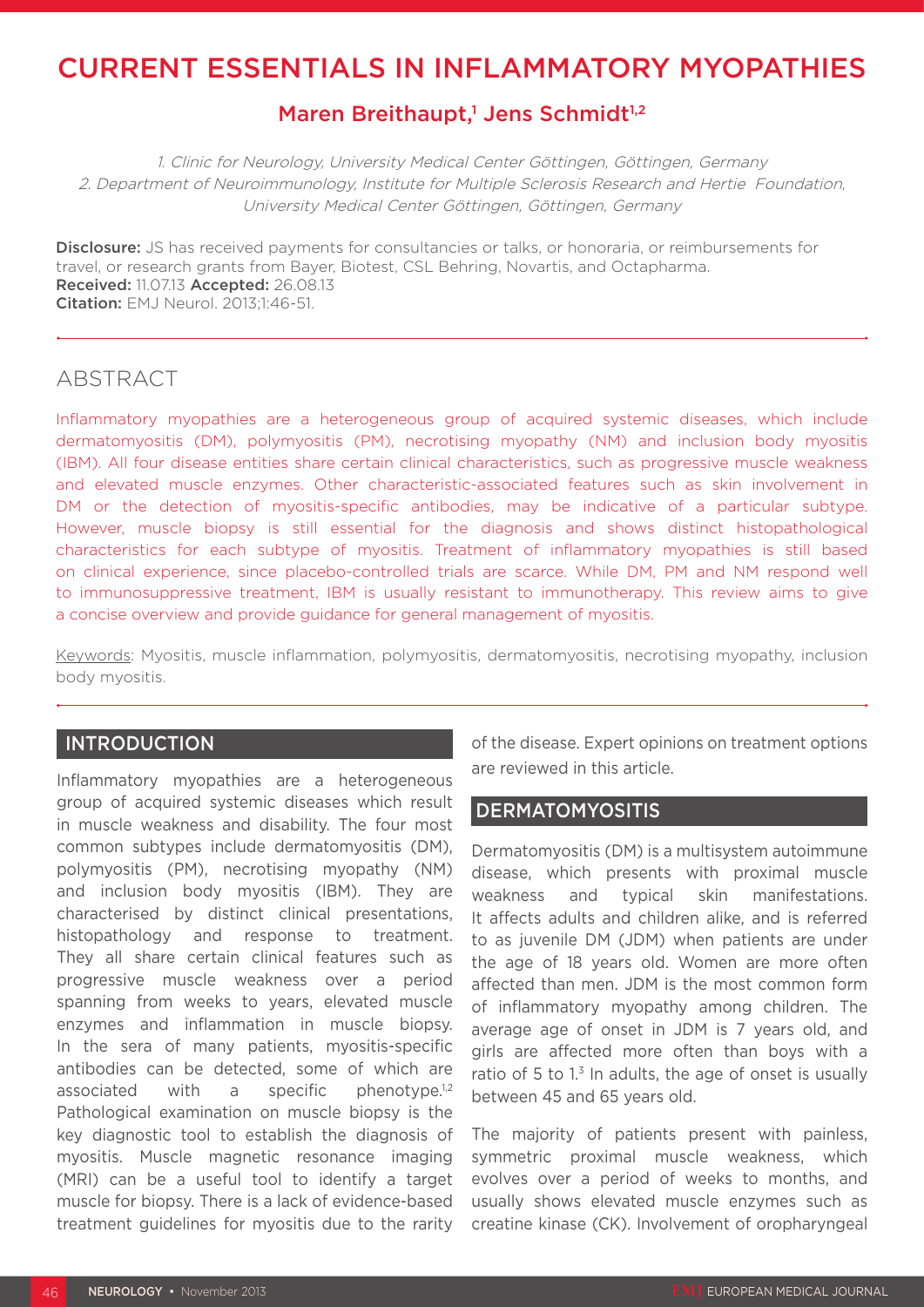muscles can be present, resulting in dysphagia and dysarthria. In addition to muscle weakness, typical skin manifestations such as an erythematous rash, a heliotrope rash and oedema around the eyes, periungual telangiectasia or Gottron's papules are present. Skin features can accompany or even precede muscular symptoms. The rash is usually located in the face, neck, torso, and extensor surfaces of the extremities. Infrequently, adult patients also show subcutaneous calcifications, ulcerations and skin atrophy, although those features are more common in JDM.4,5

Some patients present with typical skin features, but lack muscle involvement. This specific subtype is referred to as amyopathic dermatomyositis (ADM).6

DM is frequently associated with other medical conditions, two of which are: interstitial lung disease (ILD) and malignancies.<sup>7-9</sup> In the past, different myositis specific antibodies have been identified, which are associated with specific phenotypes. Anti-Mi-2 autoantibodies can be found in about 20% of patients and are associated with the typical phenotype of DM. In ADM, an antibody (Anti-CAMD-14) acting against melanoma differentiation-associated gene 5 (MDA5) has been identified. The presence of these antibodies is associated with the development of a rapid progressive ILD and poor prognosis.<sup>10</sup> Anti-P155/140 has been reported in 13-21% of the patients with DM and is associated with an increased risk for malignancy.<sup>11</sup>

Electromyography (EMG) in patients with DM typically shows polyphasic motor units of small amplitude and of short duration, as well as spontaneous activity (positive sharp waves and fibrillations). MRI may detect signal abnormality or oedema, while in the later stages of the disease muscle atrophy or fatty transformation is more evident.

Muscle pathology in DM is marked by perifascicular atrophy, degeneration and regeneration of muscle fibres and perivascular inflammation. Complement activation and formation of the membranolytic attack complex may lead to damage of endothelial cells and capillaries, thereby causing muscle fibre ischaemia.<sup>12,13</sup> It has recently been proposed that type I interferons might play the leading role in the pathogenesis of DM.14,15

## POLYMYOSITIS

Polymyositis (PM) is a rare disease, which usually begins after the age of 18. Past diagnostic criteria differentiate PM from DM only by lack of skin alterations. As in DM, symptoms in PM include a subacute onset of proximal muscle weakness and elevated muscle enzymes. In addition, patients frequently complain of myalgia and tenderness, particularly upon examination. Studies suggest that PM has been over diagnosed in the past, since muscle biopsy was not considered, and the lack of specific clinical characteristics make it difficult to distinguish PM from other forms of myositis.16

EMG and MRI findings are the same as those in DM, and cannot be used to discriminate between the two disease entities.

Muscle biopsy is essential to differentiate PM from other inflammatory myopathies. Histopathological features of PM include endomysial inflammatory infiltrates, necrosis and regenerating muscle fibres of different size. The inflammatory infiltrates consist of macrophages and mononuclear CD8+ T cells, which invade non-necrotic muscle fibres expressing the MHC class I antigen.17,18

As in DM, PM patients can develop complicating extramuscular syndromes such as ILD and myocarditis. Previous studies state that cardiological complications account for 10-20% of deaths in PM patients.19

#### NECROTISING MYOPATHY

Several years ago, immune-mediated necrotising myopathy (NM) has been identified as a specific subtype of myositis.<sup>18,20</sup> Clinical symptoms are indistinguishable from PM and include proximal muscle weakness, myalgia, and considerably elevated muscle enzymes. EMG and MRI yield similar results as in other inflammatory myopathies. Its aetiology is multifactorial and NM can be associated with malignancies, intake of statins or connective tissues diseases. Myositis-specific antibodies against the signal recognition particle (anti-SRP) are frequently found in the blood of NM patients with an average age at disease onset of 48 years, and seem to be associated with an unfavourable prognosis concerning the disease progression.21,22 Recently, another antibody reacting against 3-hydroxy-3-methylglutaryl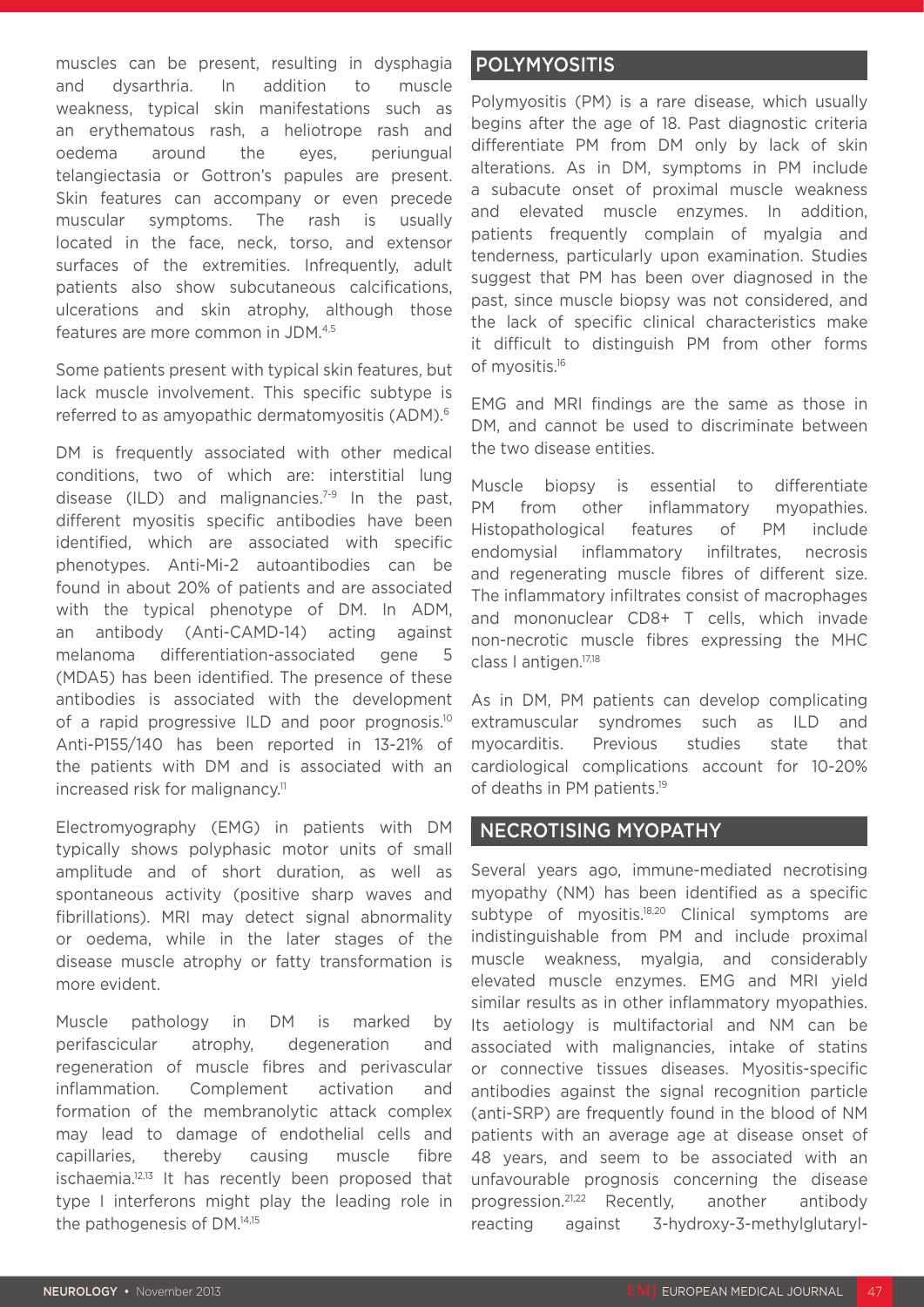coenzyme A reductase (HMGCR) has been described.23,24 HMGCR is the key enzyme in cholesterol biosynthesis and can be inhibited by statins. Anti-HMGCR antibodies have been identified in statin-exposed patients above the age of 50, while non-exposed patients tend to be younger. $24$ Recently, it has been recognised that statins may not only cause a toxic myopathy, but can also trigger an autoimmune necrotic myopathy. Statins lead to an up-regulation of HMGCRexpression. Therefore, one hypothesis is that in presence of other risk factors such as environmental influences of genetic susceptibility, statins might activate an autoimmune process if anti-HMGCantibodies are present.<sup>24</sup>

The pathological features of NM are distinct from PM and DM because the muscle biopsy lacks endomysial inflammation. Muscle fibre necrosis is the main characteristic finding on muscle biopsy.25 In some patients perivascular deposits of complement can be found. Inflammatory cells are scarce and are mainly represented by macrophages. The exact pathogenesis of NM is still unclear. Several studies suggest a humoural autoimmune process, which is supported by the fact that complement deposits and autoantibodies are present.<sup>18</sup>

# TREATMENT STRATEGIES IN DM, PM AND NM

Since inflammatory myopathies are autoimmunemediated disorders, therapeutic options include immunosuppressants and immunomodulatory drugs. Treatment goals are to suppress inflammation, stop muscle necrosis and regain muscle strength. Controlled trials are scarce and are difficult to carry out due to the rarity of these diseases.

Empiric data show that corticosteroids are effective in the treatment of DM, PM and NM. Based on experience, high-dose corticosteroids are the initial treatment of choice. Patients are usually treated with a standard dosage of 1 mg/ kg body-weight per day for at least 2-4 weeks. If severe symptoms are present, treatment may be initiated with an intravenous application of 500 to 1,000 mg prednisolone daily over a period of 3-5 days, followed by high–dose oral treatment as mentioned above.<sup>27</sup> Depending on the clinical stabilisation, prednisone dose is tapered slowly until the maintenance dose of usually 5 to 10 mg per day is reached. However, upon initial clinical stabilisation, many patients deteriorate when the prednisolone dose is lowered. Frequently, the use of immunosuppressant drugs such as azathioprine, methotrexate or mycophenolate mofetil, are needed as a steroid-sparing agent. The most recent Cochrane Review found four studies comparing different immunosuppressant with each other. None of the studies could find significant variation between the different drugs.<sup>27</sup> Patience is needed since the clinical effect of these drugs may takes 3-6 months to evolve. Methotrexate may cause pneumonitis as a severe side effect, which can be difficult to distinguish from the ILD seen in myositis patients.

CK levels do not always reflect disease activity, but may be decreased under the immunosuppressant therapy.

In rapidly progressive cases or when steroidresponse is poor, intravenously applied immunoglobulins (IVIG) are the treatment of choice.28-30 The initial dosage is 2 g/kg body weight every 4-8 weeks, depending on the clinical response.

Etanercept, a TNF- $\alpha$  inhibitor, has been investigated in a double-blind, placebo-controlled study of 16 patients with DM. Results did not demonstrate a benefit regarding muscle strength, but a steroidsparing effect was observed.<sup>31</sup> After several promising case series, $32,33$  recently, the results of a randomised, double-blind, placebo-controlled trial of rituximab in the treatment of adult and juvenile myositis have been published.34 83% of the patients, who had been unresponsive to prior immunosuppressive treatment, showed improvement of muscle strength during the 44 weeks of the trial.

## INCLUSION BODY MYOSITIS

Sporadic inclusion body myositis (IBM) is the most common form of inflammatory myopathies above the age of 50 years. $35$  In contrast to PM and DM, men are more often affected than women.

IBM is characterised by slowly progressive, often asymmetric muscle weakness, which can affect proximal and distal muscle groups and relentlessly leads to disability. Frequently, hand and finger flexors and knee extensors are affected early during the course of the disease, accompanied by severe muscle atrophy. In contrast to other forms of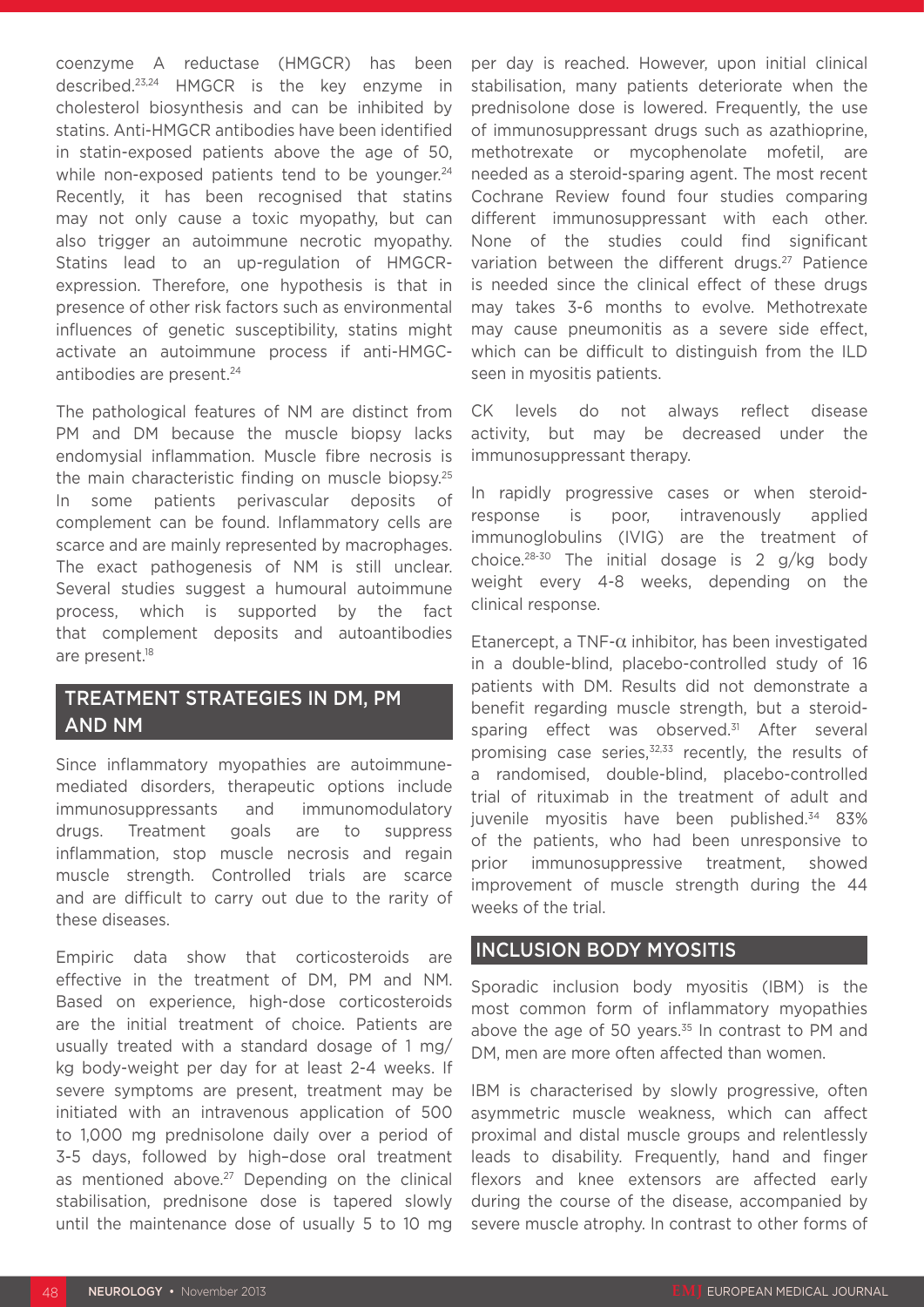myositis, involvement of oropharyngeal muscles is present in more than 60% of IBM patients, which leads to dysphagia and complications such as aspiration pneumonia.<sup>36</sup> CK levels may only be mildly elevated. EMG findings are similar to those found in other myositis; in addition, nerve conduction may show peripheral sensory axonal neuropathy. Muscle MRI yields similar findings as in DM, but can emphasise asymmetrical distribution of muscle involvement. Recently, an autoantibody in IBM has been demonstrated: anti-Mup44 targets the cytosolic 5'-nucleotidase 1A, an enzyme highly abundant in skeletal muscle, which seems to play a role in DNA repair metabolism.37,38 Larger series are awaited to confirm the sensitivity and specificity of this antibody.

Histopathology shows endomysial inflammation mediated by CD8+ T cells and macrophages similar to PM. In addition, MHC class I up-regulation is present on necrotic and non-necrotic muscle fibres as a surrogate marker of inflammation. In addition, degenerative features are present and include protein accumulation with intrafibre deposition of β-amyloid as well as vacuolar transformation, which clearly distinguish IBM from other forms of myositis.39 The pathogenesis of IBM is still unclear.

Past diagnostic criteria for IBM defined by Griggs et al.40 do not rely much on clinical features. Since not all characteristic histopathological findings may be present at the beginning of the disease, criteria, which include clinical features, are needed in order to allow early diagnosis. Revised diagnostic criteria have been compiled at a recent ENMC International Workshop.41 According to these criteria, the classifications include clinico-pathologically defined IBM, clinically defined IBM, and probable IBM. Clinical and laboratory features include: a duration over 12 months, age at onset >45 years, CK no higher than 15-fold above the upper limit of normal, and knee extension weakness ≥hip flexion weakness and/or finger flexion weakness

≥shoulder abduction weakness. Pathological features include: endomysial inflammatory infiltrate, up-regulation of MHC class I, rimmed vacuoles and protein accumulation or 15-18 nm filaments.

## THERAPEUTIC STRATEGIES IN IBM

Although the role of degeneration in the pathogenesis of IBM is still unclear, it might be one explanation why IBM seems to be resistant to immunosuppressive treatment. Unlike other forms of myositis, glucocorticosteroids have no, or only a transient effect on the disease progression and might even lead to deterioration.<sup>42,43</sup> Several studies on different immunosuppressants such as MTX, anti-T lymphocyte globulin, azathioprine, MMF, cyclosporine A and tacrolimus, did not show a beneficial effect on muscle strength or disease progression.44-47 A pilot trial of etanercept and a small open trial of alemtuzumab could not show sustained improvement regarding muscle strength or function.48,49

Clinical trials with IVIG failed to demonstrate efficacy, except for some improvement of the dysphagia in one of the studies.<sup>50,51</sup> Since dysphagia is frequent in IBM and associated with a high mortality due to aspiration and malnutrition, IVIG presents a therapeutic option in patients with dysphagia. In addition, physical therapy and logopaedic training are advisable early in the course of the disease.<sup>52,53</sup>

#### **CONCLUSION**

Inflammatory myopathies comprises of four disease entities; DM, PM, NM and IBM, which usually can be distinguished by characteristic clinical, histological or pathological features. Treatment management is still based on clinical experience since large, controlled trials are lacking, mostly due to the rarity of these diseases. While DM and PM respond well to immunosuppressants, the treatment of IBM remains challenging. Further understanding of the pathogenesis is needed in order to identify suitable therapeutic targets.

#### REFERENCES

1. Ghirardello A, Bassi N, Palma L, et al. Autoantibodies in polymyositis and dermatomyositis. Curr Rheumatol Rep. 2013;15(6):335.

2. Gunawardena H, Betteridge ZE, McHugh

NJ. Myositis-specific autoantibodies: their clinical and pathogenic significance in disease expression. Rheumatology (Oxford). 2009;48(6):607-12.

3. Pachman LM, Lipton R, Ramsey-

Goldman R, et al. History of infection before the onset of juvenile dermatomyositis: results from the National Institute of Arthritis and Musculoskeletal and Skin Diseases Research Registry. Arthritis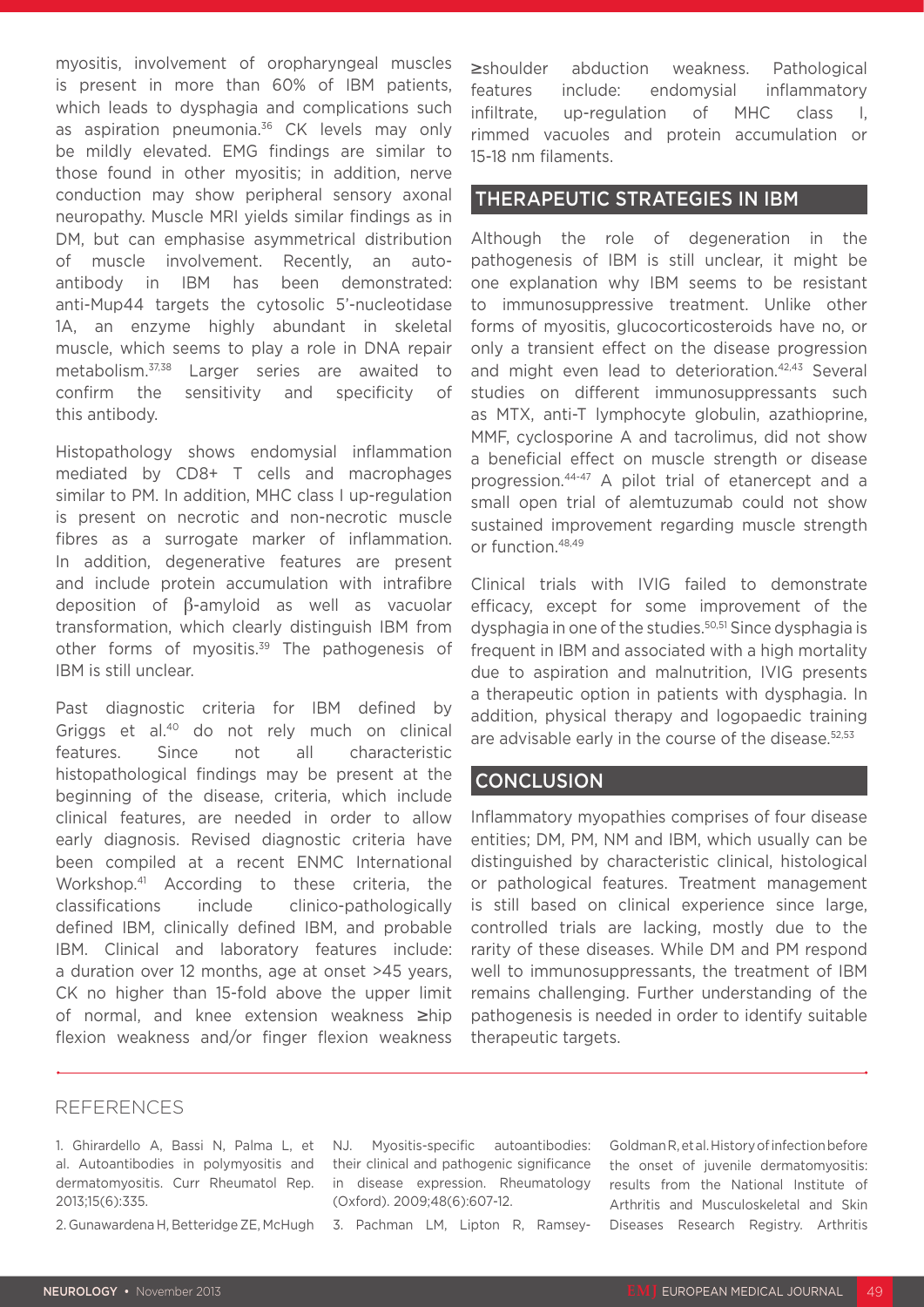#### Rheum. 2005;53(2):166-72.

4. Callen JP. Dermatomyositis. Lancet. 2000;355(9197):53-57.

5. Feldman BM, Rider LG, Reed AM, et al. Juvenile dermatomyositis and other idiopathic inflammatory myopathies of childhood. Lancet. 2008;371(9631):2201- 12.

6. Euwer RL, Sontheimer RD. Amyopathic dermatomyositis (dermatomyositis siné myositis). Presentation of six new cases and review of the literature. J Am Acad Dermatol. 1991;24:959-66.

7. Marie I, Hachulla E, Chérin P, et al. Interstitial lung disease in polymyositis and dermatomyositis. Arthritis Rheum. 2002;47(6):614-22.

8. Zahr ZA, Baer AN. Malignancy in myositis. Curr Rheumatol Rep. 2011;13(3):208-15.

9. Wang J, Guo G, Chen G, et al. Metaanalysis of association of dermatomyositis and polymyositis with cancer. Br J Dermatol. 2013;Epub ahead of print. doi:10.1111/bjd.12564.

10. Sato S, Kuwana M, Fujita T, et al. Anti-CADM-140/MDA5 autoantibody titer correlates with disease activity and predicts disease outcome in patients with dermatomyositis and rapidly progressive interstitial lung disease. Mod Rheumatol. 2013;23(3):496-502.

11. Trallero-Araguás E, Rodrigo-Pendás JÁ, Selva-O'Callaghan A, et al. Usefulness of anti-p155 autoantibody for diagnosing cancer-associated dermatomyositis: a systematic review and meta-analysis. Arthritis Rheum. 2012;64(2):523-32.

12. Kissel JT, Mendell JR, Rammohan KW. Microvascular Deposition of Complement Membrane Attack Complex in Dermatomyositis. N Engl J Med. 1986;314(6):329-34.

13. Dalakas MC, Hohlfeld R. Polymyositis and dermatomyositis. Lancet. 2003;362:971-82.

14. Greenberg SA. Type 1 interferons and myositis. Arthritis Res Ther. 2010;12 Suppl 1: S4.

15. Baechler EC, Bilgic H, Reed AM. Type I interferon pathway in adult and juvenile dermatomyositis. Arthritis Res Ther. 2011;13(6):249.

16. Van der Meulen MF, Bronner IM, Hoogendijk JE, et al. Polymositis: an overdiagnosed entitiy. Neurology. 2003;61(3):316-21.

17. Mastaglia FL, Phillips BA. Idiopathic inflammatory myopathies: epidemiology, classification, and diagnostic criteria. Rheum Dis Clin North Am. 2002;28(4):723- 41.

18. Schmidt J, Dalakas MC. Pathomechanisms of inflammatory myopathies: recent advances and implications for diagnosis and therapies.

#### Expert Opin Med Diagn. 2010;4:241-50.

19. Bazzani C, Cavazzana I, Ceribelli A, et al. Cardiological features in idiopathic inflammatory myopathies. J Cardiovasc Med (Hagerstown). 2010;11:906-11.

20. Amato AA, Barohn RJ. Evaluation and treatment of inflammatory myopathies. J Neurol Neurosurg Psychiatry. 2009;80:1060-8.

21. Hengstman GJ, ter Laak HJ, Vree Egberts WT, et al. Anti-signal recognition particle autoantibodies: marker of a necrotising myopathy. Ann Rheum Dis. 2006;65:1635-8.

22. Beneviste O, Drouot L, Jouen F, et al. Correlation of anti-signal recognition particle autoantibody levels with creatine kinase activity in patients with necrotizing myopathy. Arthritis Rheum. 2011;63(7):1961-71.

23. Christopher-Stine L, Casciola-Rosen LA, Hong G, et al. A novel autoantibody recognizing 200-kd and 100-kd proteins is associated with an immune-mediated necrotizing myopathy. Arthritis Rheum. 2010;62(9):2757-66.

24. Mammen AL, Chung T, Christopher-Stine L, et al. Autoantibodies against 3-hydroxy-3-methylglutaryl-coenzyme A reductase in patients with statinassociated autoimmune myopathy. Arthritis Rheum. 2011;713-21.

25. Liang C, Needham M. Necrotizing autoimmune myopathy. Curr Opin Rheumatol. 2011;23(6):612-9.

26. Dalakas MC. Therapeutic advances and future prospects in immunemediated inflammatory myopathies. Ther Adv Neurol Disord. 2008;1(3):157-66.

27. Gordon PA, Winer JB, Hoogendijk JE, et al. Immunosuppressant and immunomodulatory treatment for dermatomyositis and polymyositis. Cochrane Database Syst Rev. 2012;8:CD003643.

28. Cherin P Pelletier S, Teixeira A, et al. Results and long-term follow-up of intravenous immunoglobulin infusions in chronic, refractory polymyositis: an open study with thirty-five adultpatients. Arthritis Rheum. 2002;46(2):467-74.

29. Saito E, Koike T, Hashimoto H, et al. Efficacy of high-dose intravenous immunoglobulin therapy in Japanese patients with steroid-resistant polymyositis and dermatomyositis. Mod Rheumatol. 2008;18(1):34-44.

30. Dalakas MC, Dambrosia JM, Soueidan SA, et al. A controlled trials of high-dose intravenous immune globulin infusions as treatment for dermatomyositis. N Engl J Med. 1993;329:1993-2000.

31. Muscle Study Group. A randomized, pilot trial of etanercept in dermatomyositis. Ann Neurol. 2011;70:427-36.

32. Levine TD. Rituximab in the treatment

of dermatomyositis: an open-label pilot study. Arthritis Rheum. 2005;52(2):601-7.

33. Mahler EA, Blom M, Voermans NC, et al. Rituximab treatment in patients with refractory inflammatory myopathies. Rheumatology (Oxford). 2011;50(12):2206-13.

34. Oddis CV, Reed AM, Aggarwal R, et al. Rituximab in the treatment of refractory adult and juvenile dermatomyositis and adult polymositis: a randomized, placebophase trial. Arthritis Rheum. 2013;65:314- 24.

35. Schmidt J, Dalakas MC. Inclusionbody myositis in the elderly: an update. Aging Health. 2010;6:687-94.

36. Dimachkie MM, Barohn RJ. Inclusion body myositis. Curr Neurol Neurosci Rep. 2013;13(1):321.

37. Larman HB, Salajegheh M, Nazareno R, et al. Cytosolic 5'-nucleotidase 1A autoimmunity in sporadic inclusion body myositis. Ann Neurol. 2013;73:408-18.

38. Pluk H, van Hoeve BJ, van Dooren SH, et al. Autoantibodies to cyctosolic 5'-nucleotidase 1A in inclusion body myositis. Ann Neurol. 2013;73:397-407.

39. Askanas V, Engel WK, Nogalska A. Inclusion body myositis: a degenerative muscle disease associated with intramuscle fiber multi-protein aggregates, proteasome inhibition, endoplasmic reticulum stress and decreased lysosomal degradation. Brain Pathol. 2009;19(3):493-506.

40. Griggs RC, Askanas V, DiMauro S, et al. Inclusion body myositis and myopathies. Ann Neurol. 1995;38:705-13.

41. Rose M, Seedat F, Amato AA, et al. 188th ENMC International Workshop: Inclusion Body Myositis, 2-4 December 2011, Naarden, The Netherlands. Neuromuscul Disord. In press.

42. Hengstman GJ, van de Hoogen FH, van Engelen BG. Treatment of the inflammatory myopathies: update and practical recommendations. Expert Opin Pharmacother. 2009;10(7):1183-90.

43. Barohn RJ, Amato AA, Sahnek Z, et al. Inclusion body myositis: explanation for poor response to immunosuppressive therapy. Neurology. 1995;45(7):1302-4.

44. Badrising UA, Maat-Schieman ML, Ferrari MD, et al. Comparison of weakness progression in inclusion body myositis during treatment with methotrexate or placebo. Ann Neurol. 2002;51:369-72.

45. Lindberg C, Trysberg E, Tarkowski A, et al. Anti-T-lymphocyte globulin treatment in inclusion body myositis: a randomized pilot study. Neurology. 2003;22:206-2.

46. Chaudhry V, Cornblath DR, Griffin JW, et al. Mycophenolate mofetil: a safe and promising immunosuppressant in neuromuscular disease. Neurology. 2001;9:94-6.